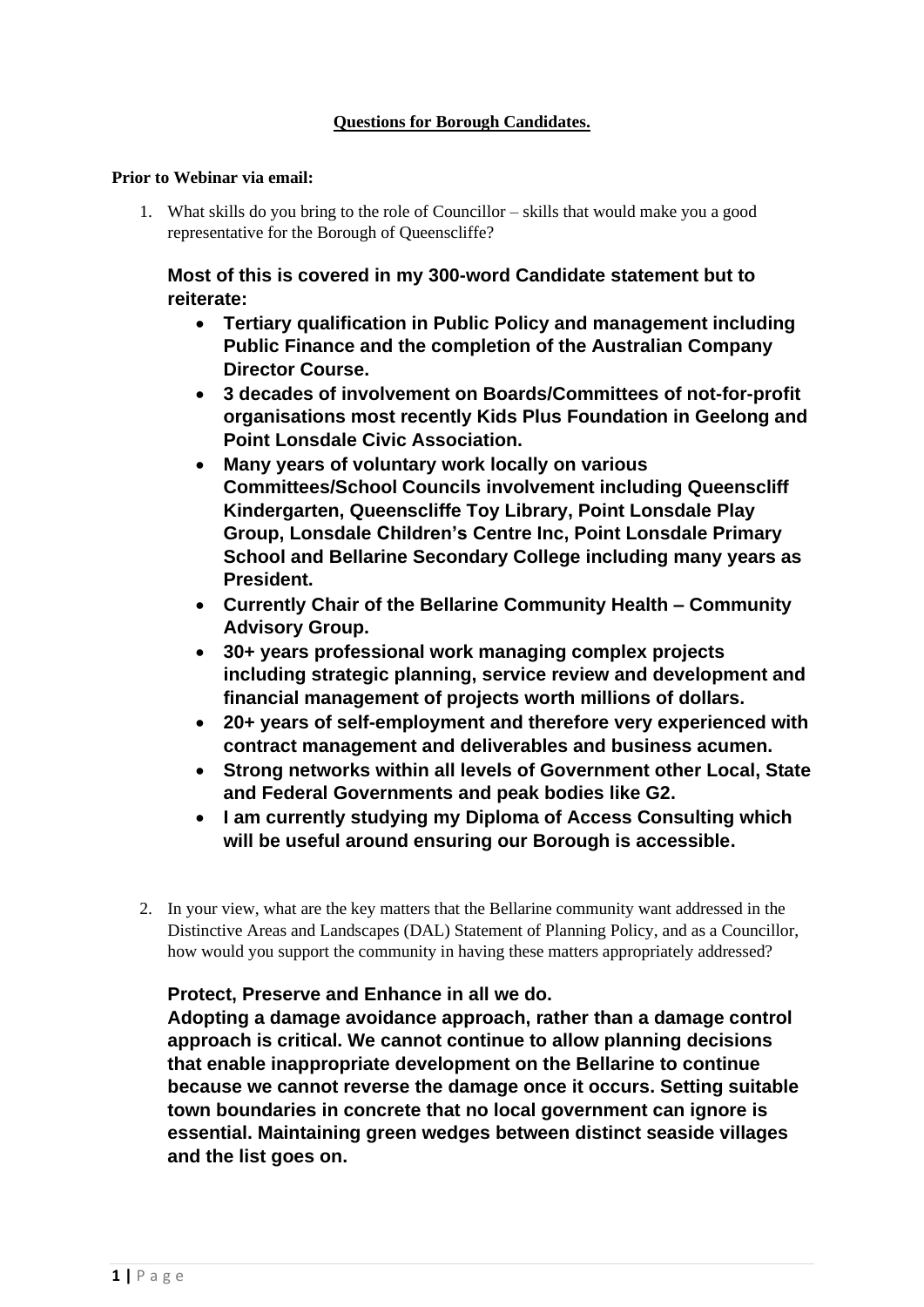## **Encouraging and supporting our community to have their say into the next Phase of consultation (Phase 3) which will probably commence in December 2020 is going to be critical.**

3. The Borough is unique in terms of heritage, its current economic situation, and limits on its income. What do you see as its priorities in the next four years, and how would you work to address these?

### **Finalise and implement the current Heritage Strategy Review and ensure that appropriate recommendations from that are included in the Planning Scheme for the Borough**

4. What do you see as the key actions which the Borough of Queenscliffe can take to prepare the community for the impacts of climate change and sea level rise?

### **Develop and implement the Climate Emergency Response Plan**

5. Management of the Point Lonsdale Lighthouse Reserve is especially significant to Borough residents. What do you see as the way forward?

## **Get on with it in partnership with the Community. The Community clearly told the Council what they wanted done at the PLLHR several years ago now so let's get it done!**

6. My question is to all candidates and is for them to nominate their top priority climate emergency initiative for the Borough?

**Just one is very tricky – however given our aging population the exploration of the introduction of a Community Cooling Centre that is open and available on days of extreme heat which are occurring more because of global warming would be beneficial. This enables people to congregate in one cool space and be supported to stay hydrated and safe and this will also reduce the number of people being home alone potentially trying to keep hundreds of individual houses cool. This could be a partnership project between the Borough and Bellarine Community Health.**

- **7.** We like councillors to provide an independent, locally based commitment to matters in the Borough. We also do not want our council to be used as a training opportunity for aspiring State and Federal party politicians. We seek assurance from you on these points and then ask: Are you or have you ever been a member of or are you in any way linked with any political party? **NO**
- 8. How will you expedite action to implement the plans for the Point Lonsdale Lighthouse Reserve?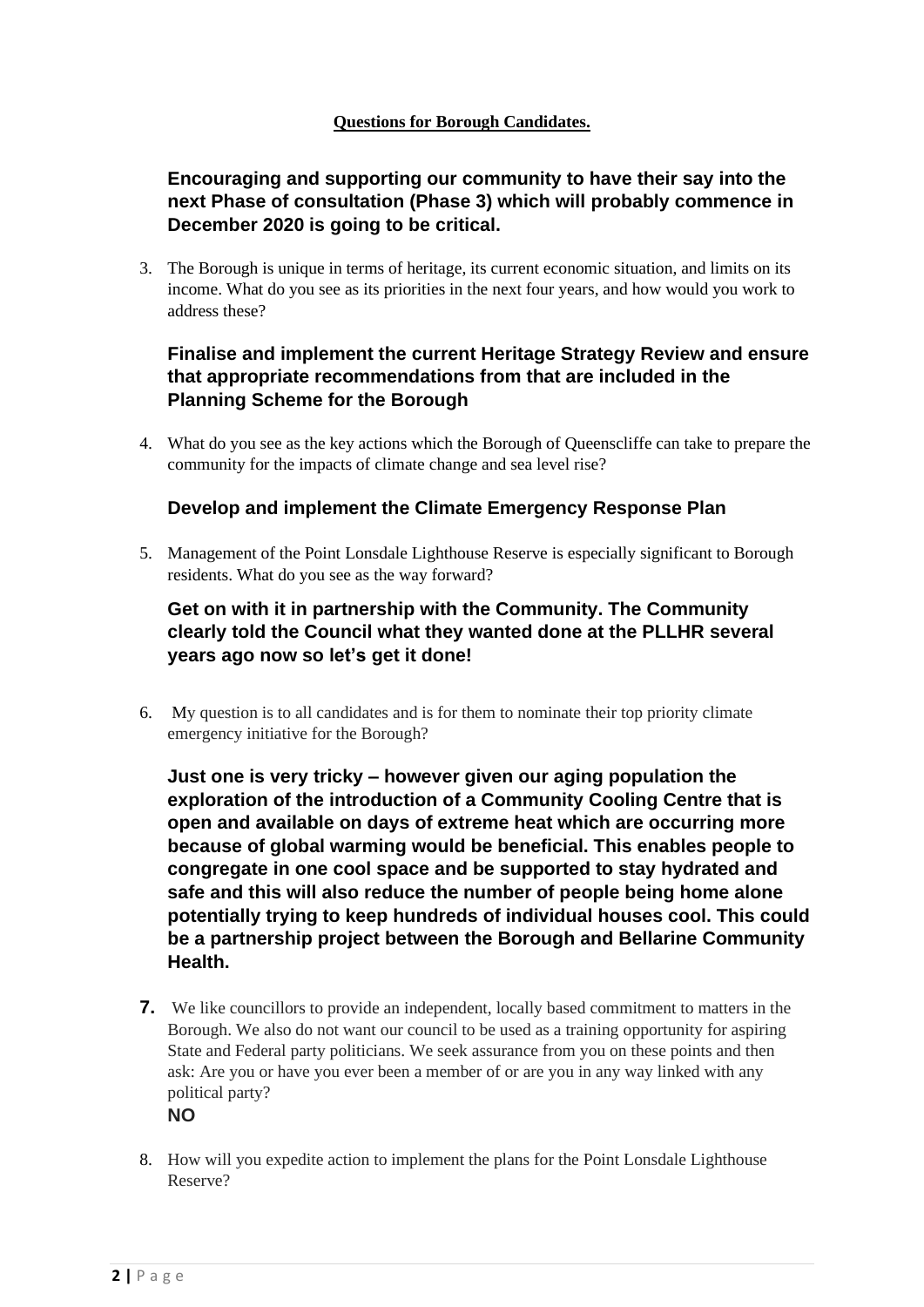### **Refer question 5 and look at how we can resource the work in terms of people power and finances required**

9. A number of candidates reference the importance of the 'community' and listening to the community. What specific ways or forums will you involve and actively engage the community in a participatory democracy setting that promotes good community interaction and decision making?

**Start with the mandated legislative requirements in the new Local Government Act around Community Accountability and Community Engagement and work with the Community on what the Borough Community Engagement Policy should look like.**

**Explore the idea of introducing a youth council.**

### **Examine ways to bring the voice of our older residents to our Council decision making.**

10. What do candidates see as the important heritage issues in the Borough and what specific heritage support or programs will you provide in your role as councillor?

## **Refer question 3 and, we need to protect, preserve, enhance, and promote all Borough heritage:**

**Indigenous, Maritime, Military, Built structures.**

11. In a rate capping environment where do see council making efficiencies and savings and in particular whether you have a set of financial skills or understandings of the budgetary processes?

**Living within our means and remaining debt free as far as is possible is vital to the future financial sustainability of the Borough. Where necessary and as required and in partnership with our community, consider borrowings to help fund critical projects that will have significant community benefits and outcomes. Any such debt needs to be carefully managed and able to be serviced. The costs of all services the Borough provides as increasing and so we need to understand what those increased costs mean for our annual operating budget.**

12. Planning is such an important element of the Borough work. What is your attitude to the current planning controls in the Borough?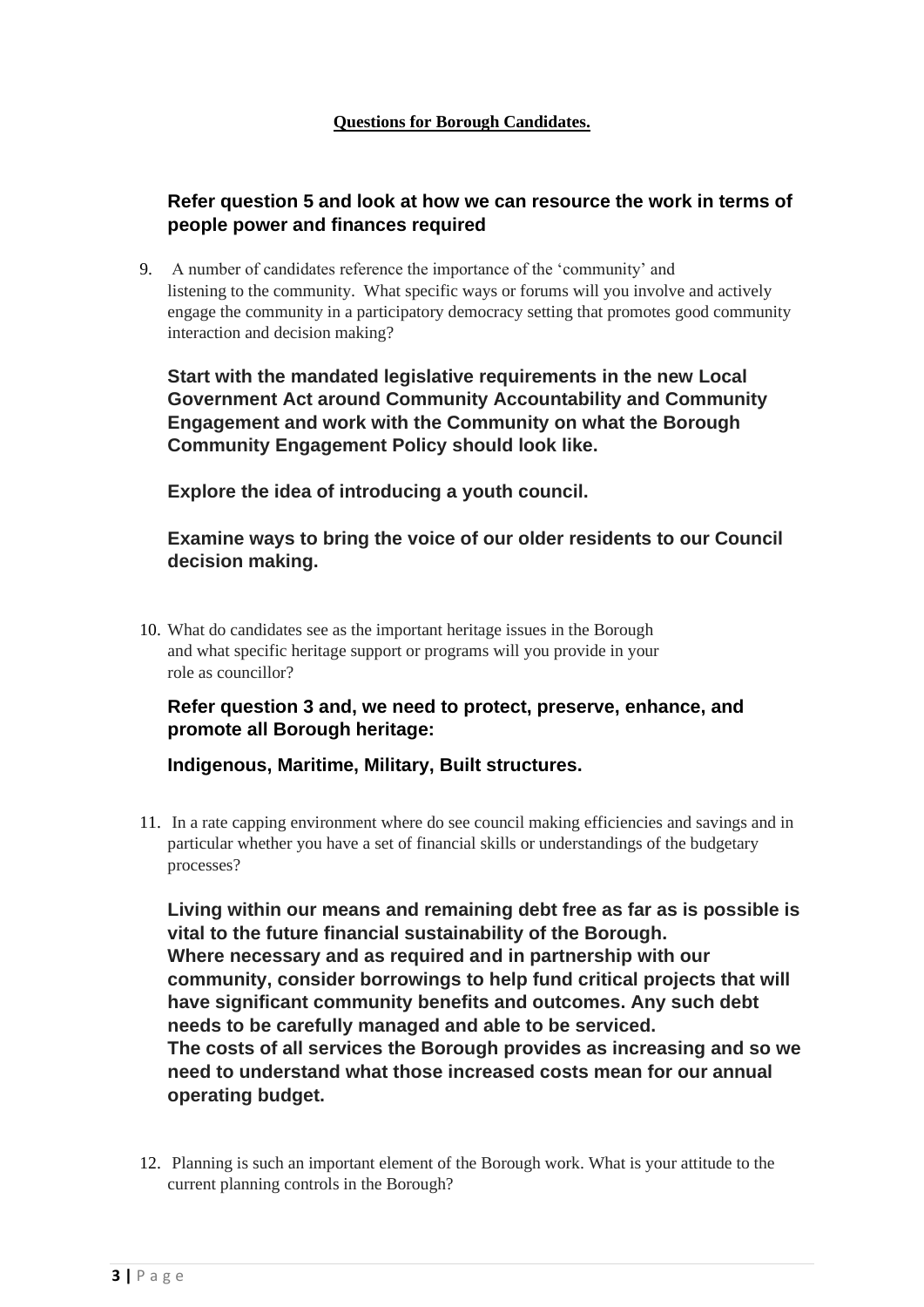### **Have we got the correct controls and protections in our current planning scheme? Maybe this needs review?**

13. Council seems to not have community consultation 'not quite right' - i.e. Destination Queenscliff, R.V Dump point. The result being much community angst and ultimately wasted finances that could have been put to better use. What actions can you commit to better Community Consultation?

## **Engaging with the community right from the start whenever a 'thought bubble' pops up so that we go on the journey around any ideas/projects together. We need to harness and utilises the myriad of skills and abilities that are in our community.**

14. The Borough is unique - Australia wide - for Heritage attributes. Can you commit to a strengthening of Heritage Protections if you are elected?

### **Refer question 3 and 10**

#### **Questions from the Webinar (unanswered)**

15. I would like to know if your focus as a councillor would be on global warming and climate change? Or on traditional council achievement targets such as management of rate spending, our beaches, roads, parks and gardens and delivery of community services?

### **BOTH – the two are inextricably linked.**

**Getting waste management right impacts on Global Warming and Climate Change.**

**How we deliver our community service can be done in ways that reduce the carbon footprint the Council makes on our planet?** 

**The products used to maintain our roads can be from recycled materials and on the list goes.**

**HOWEVER, I do recognise that the core business of council and getting the fundamentals right like maintaining our public facilities and environments in clean, well maintained condition is particularly important to residents and visitors alike** 

16. As COVID restrictions ease, hopefully in the coming weeks, we can expect many more Victorians visiting and holidaying our coastal areas. We expect the numbers to be far higher than past years as travel restrictions will continue for some time. This may create an opportunity for local businesses to recoup from the harsh economic year 2020 has delivered. The flip side of this is increased pressure on the environment and community, especially our beautiful beaches. Respect for by-laws by locals and visitors alike is essential to protect the fragile environment we all adore. Would candidates like to comment on how they would approach the balance between respecting and protecting local coming and environment while at the same time encouraging visitors to the area?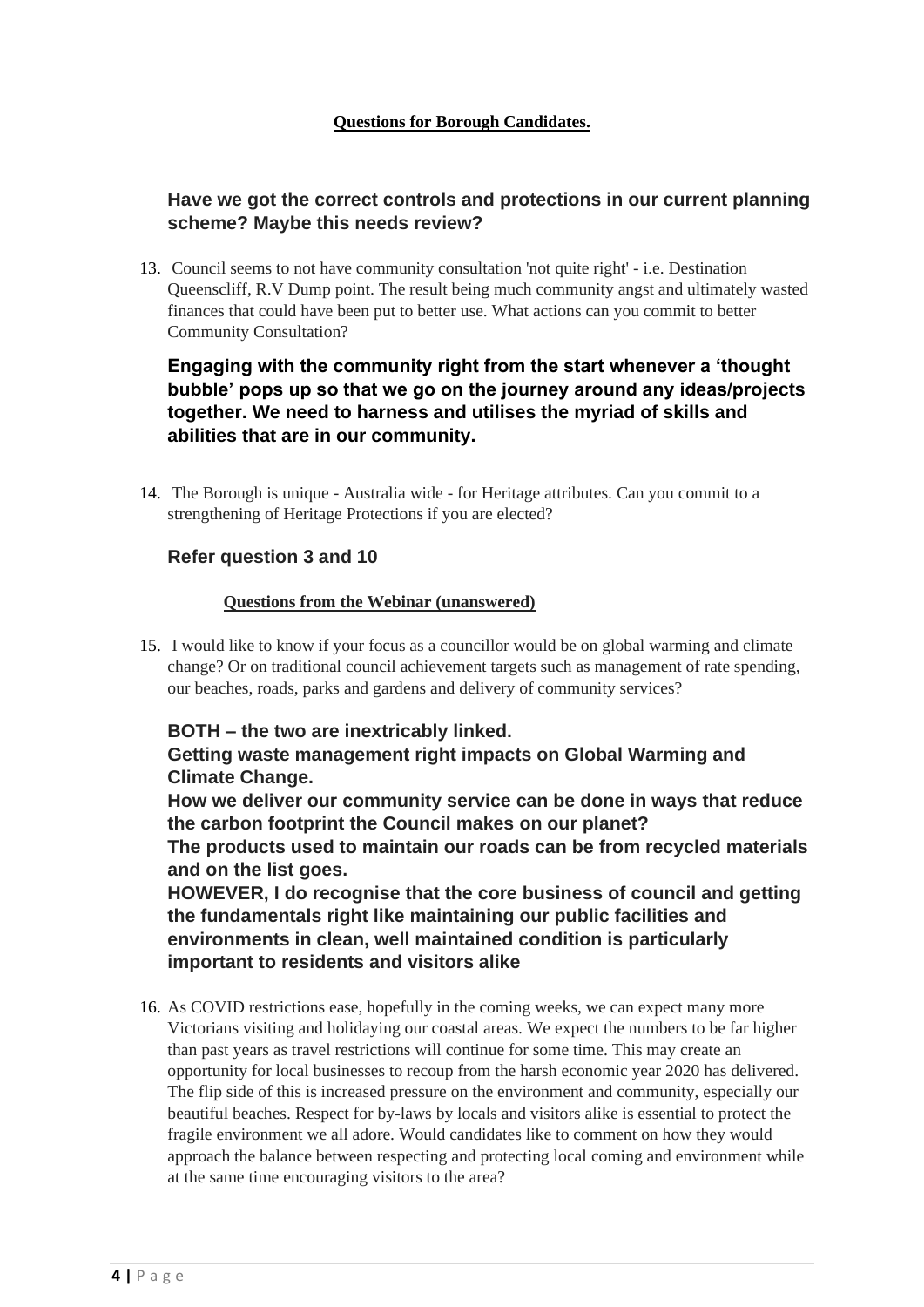**The State Government will continue to provide us all with the roadmaps/guidelines/rules which will facilitate COVID safe tourism and business operations. We must all abide by these COVID safe guidelines to keep our aging and therefore potentially highly vulnerable community safe.**

**Promoting 3225 as a destination of choice to other regional areas of Victoria will be vitally important. Work with Tourism Greater Geelong and the Bellarine to boost visitor numbers to the Borough.**

**Council may need to explore the need for additional law enforcement resources to help manage and monitor COVID safe behaviour if the extra influx of numbers is to occur.**

**If we are going to expand outdoor dining options on footpaths, we need to ensure that accessibility for parents with prams and those that utilise mobility aids like walkers and wheelchairs is maintained.**

17. Non-resident ratepayers contribute a large proportion of rates. How will candidates improve communication and involvement with this important sector of our community?

**Ensure that locally distributed information and communications distributed by the Borough is mailed to non-resident rate payers. Host weekend listening posts and focus groups to enable no-resident ratepayer scan more easily attend**

18. The ONE3225 - a boundary change - has been discussed on and off for several council terms. It is not being mentioned tonight. Where will it come in the list of priorities?

# **This issue is significant and must be worked through to an agreed resolution by engaging with the community, City of Greater Geelong, and the State Government.**

19. Given that the council has declared a Climate Emergency and have committed to developing a climate Emergency response plan in partnership with the community after receiving a petition signed by over 1000 residents, would you if elected fully support this process?

## **YES**

20. We need a collaboration between the past and future \_ we need a long-term vision to stimulate our local economy and engage the community. How do you plan to achieve this? **A robust and sustainable COVID recovery and rebuild plan is critical to the local economy. We also need to engage with the community about how we can do things differently that enable more jobs to be developed locally.**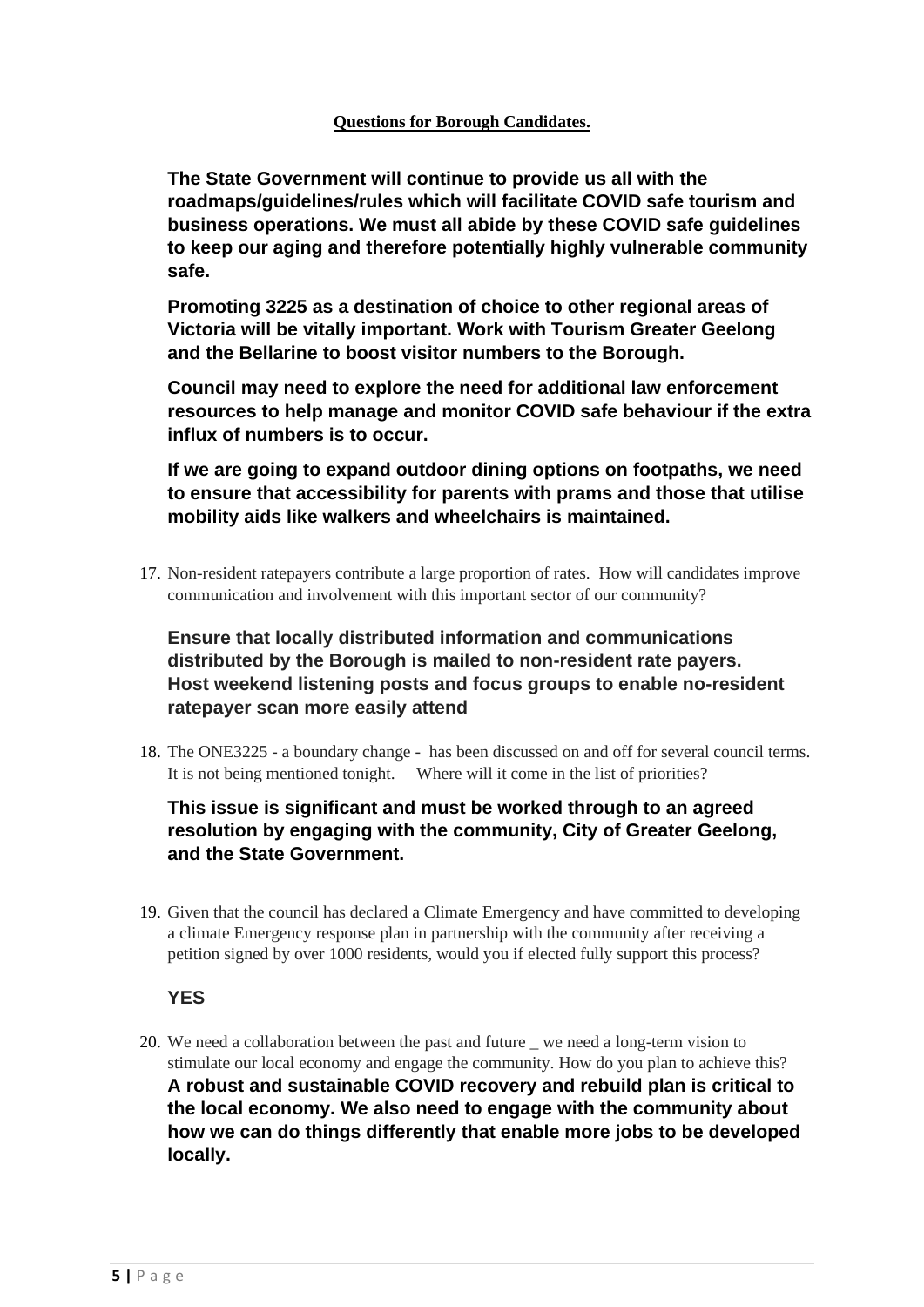**Balancing the needs of residents, visitors and residents is essential in all we do.**

21. Assuming that you are interested in the heritage issues in Queenscliffe, what are your thoughts on the recently published Heritage Review by Lovell Chen?

## **I am pleased that finally we will have a more recent Heritage document to guide our planning scheme, relying on an Urban Conservation report from 1984 is fraught.**

22. Major strength of Queenscliffe is it's Heritage. The proposed Hub does not seem to feed into this objective. The site is such a pivotal opportunity to enhance Heritage. What are your views?

### **Refer Q 3 and 10 and 21.**

# **Ensuring that 'new built structures' blend well with and preferably enhance our existing heritage structures is of vital importance. We can and must ensure that this blending of 'old' and 'new' is done well.**

23. Would you consider using the talent in our community rather than spending money on consultants who are not actually familiar with our Borough?

### **ABSOLUTELY, this is essential as a way of bringing community and Council together.**

24. You all talk community ....our largest demo group, and pay the most rates, what then is there is a priority for our  $+ 65$ -year-old rate payers?

25.

**Talking with residents aged 65+ to gain an understanding of what is important to them and what they would like to see their Council do. Ensuring our community services supports are available as required by people to ensure they can remain living in their own homes if that is their choice.**

**Exploring partnering with Bellarine Community Health around services and supports for people aged 65+.**

- 26. A solar park in Murray road? what is this? has our local community been consulted? **I am not aware of this; I will need to seek information.**
- 27. What is the one project / cause you will champion if elected?